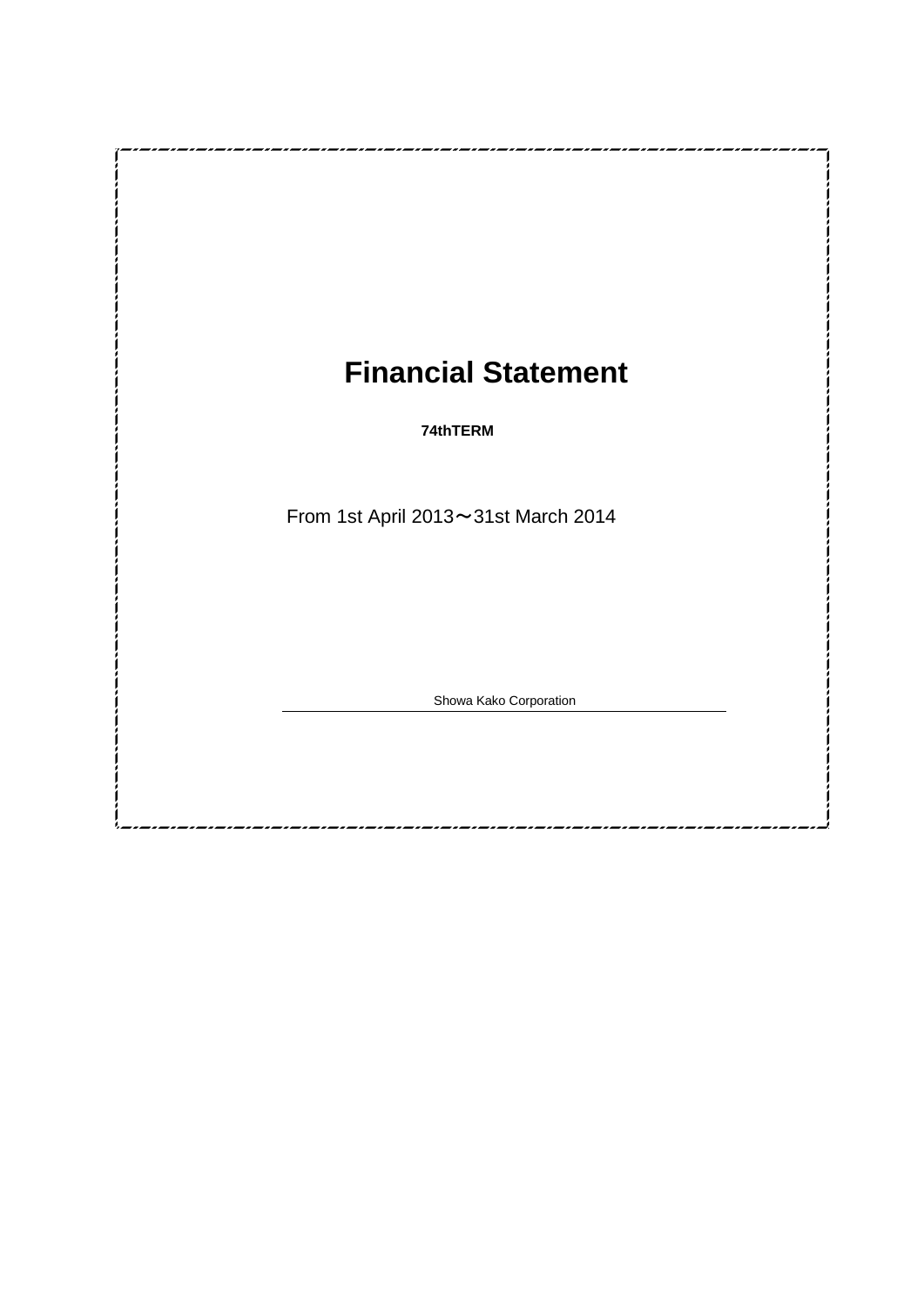## **Balance Sheet**

### 31st March 2014

#### Showa Kako Corporation

| Showa Kako Corporation                   |                                |                                         | (Unit: Yen)        |  |
|------------------------------------------|--------------------------------|-----------------------------------------|--------------------|--|
|                                          | <b>Assets</b>                  | Liabilities                             |                    |  |
| Description                              | Amount                         | Description                             | Amount             |  |
| <b>Current assets</b>                    | 33406,53,321                   | <b>Current liabilities</b>              | 18624,76,353       |  |
| Cash and deposits                        | 8227, 12, 387                  | <b>Bills Payable</b>                    | 1337,97,706        |  |
| Receivable                               | 64,41,843                      | <b>Accounts Payable</b>                 | 9792,87,574        |  |
| <b>Accounts Receivable</b>               | 13260,66,671                   | Arrears                                 | 633,76,441         |  |
| Marketable securities                    | 1682,24,279                    | <b>Corporation Tax</b>                  | 4,75,000           |  |
| Products & Goods                         | 3760,64,256                    | Deposits                                | 58,05,770          |  |
| Raw materials                            | 1499,56,546                    | Short Term Loan                         | 6390,00,000        |  |
| Work in process                          | 4000,58,384                    | Overdraft                               | 16,74,357          |  |
| Other current assets                     | 1011,28,955                    | One year long term loan                 | 390,01,000         |  |
| Allowance for Loan Losses                | △ 100,00,000                   | suspense receipt                        | 58,505             |  |
| <b>Fixed Assets</b>                      | 17210,38,069                   | <b>Fixed Liabilities</b>                | 25756,13,422       |  |
| <b>Tangible fixed assets</b>             | Long Term Loan<br>14445,31,465 |                                         | 24588,73,000       |  |
| <b>Building</b>                          | 462,67,887                     | <b>Bonds</b>                            | 1167,40,422        |  |
| <b>Building equipment</b>                | 527,70,637                     |                                         |                    |  |
| <b>Structures</b>                        | 432,63,118                     | <b>Liabilities Total</b>                | 44380,89,775       |  |
| Machinery                                | 12532,31,140                   | <b>Net Assets</b>                       |                    |  |
| Vehicles and transportation<br>equipment | 20,075                         | Shareholders' equity                    |                    |  |
| Tools, furniture and fixtures            | 286,75,039                     | Capital                                 | 1000,00,000        |  |
| Land                                     | 3,03,569                       | Capital surplus                         | 12,05,993          |  |
| Construction in progress                 | 200,00,000                     | Capital reserve                         | 4,05,993           |  |
| Intangible fixed assets                  | 9,04,404                       | Other capital surplus                   | 8,00,000           |  |
| Structured telephone facility            | 0                              | Retained earnings                       | 6386,96,592        |  |
| Telephone rights                         | 9,04,404                       | Earned reserve                          | 252,00,000         |  |
| Investment                               | 2756,02,200                    | Other retained earnings                 | 6134,96,592        |  |
| Long-term loans                          | 430,35,668                     | Other reserve                           | 5000,00,000        |  |
| Investment securities                    | 14,00,000                      | Profit carried forward                  | 1134,96,592        |  |
| Other investments                        | 2311,66,532                    | Own shares                              | $\Delta$ 52,37,500 |  |
| Deferred assets                          | 1110,63,470                    | <b>Net Assets</b>                       | 7346,65,085        |  |
| <b>Total Assets</b>                      | 51727,54,860                   | <b>Total Liabilities and Net assets</b> | 51727,54,860       |  |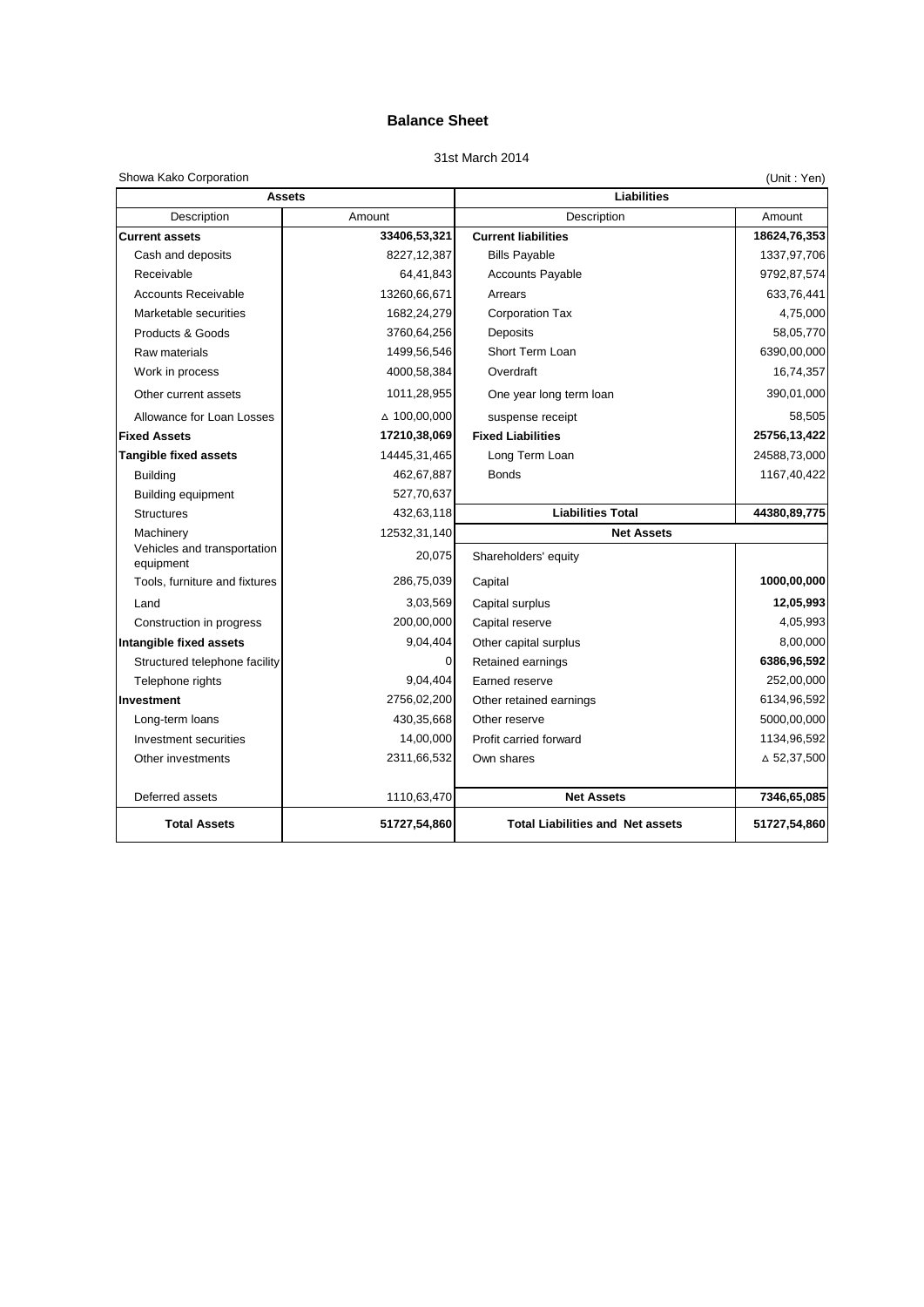#### **Profit and Loss Statement**

From 1st April 2013~31st March 2014

| Description                                        | Amount       | (Unit: Yen)  |  |  |
|----------------------------------------------------|--------------|--------------|--|--|
| <b>Sales</b>                                       |              | 81438,34,139 |  |  |
| Cost of goods sold                                 |              |              |  |  |
| Opening Inventory                                  | 4342,15,382  |              |  |  |
| Current term cost of production and total purchase | 71680,59,730 |              |  |  |
| Total                                              | 76022,75,112 |              |  |  |
| <b>Closing Inventory</b>                           | 3760,64,256  | 72262,10,856 |  |  |
| Gross Profit on Sales                              |              | 9176,23,283  |  |  |
| Sales and general administrative expenses          |              | 6643,22,807  |  |  |
| <b>Operating Profit</b>                            |              | 2533,00,476  |  |  |
| Opearting<br>Non                                   |              |              |  |  |
| Interest income                                    | 19,15,400    |              |  |  |
|                                                    | 23,73,508    |              |  |  |
| Miscellaneous income                               | 618,48,823   | 661, 37, 731 |  |  |
| <b>Non Opearting Expenses</b>                      |              |              |  |  |
| Interest expense                                   | 661,40,579   |              |  |  |
| Miscellaneous loss                                 | 131,31,923   | 792,72,502   |  |  |
| <b>Non Operating Profit</b>                        |              | 2401,65,705  |  |  |
| Profit<br><b>Special</b>                           |              |              |  |  |
| Reversal of allowance for doubtful gain            | 50,00,376    |              |  |  |
| Gain on sale of                                    | 2,39,150     |              |  |  |
| Gain on sale of                                    | 191,42,187   |              |  |  |
| Other extraordinary income                         | 75,01,039    | 318,82,752   |  |  |
| Loss<br><b>Special</b>                             |              |              |  |  |
| Overtime back wages                                | 14,67,199    |              |  |  |
| Loss on sales of securities                        | 22,27,453    |              |  |  |
| Loss on valuation of securities                    | 627,47,730   |              |  |  |
| Loss on disposal of fixed assets                   | 17,45,138    |              |  |  |
| Liquidation of affiliates loss                     | 254,00,545   |              |  |  |
| Inventories loss loss                              | 441,09,273   |              |  |  |
| Groundwater quality research cost                  | 161,63,000   |              |  |  |
| Damages                                            | 123,06,640   |              |  |  |
| Retirement allowance                               | 65,48,796    |              |  |  |
| Other extraordinary loss                           | 41,09,092    | 1768,24,866  |  |  |
| Income before taxes                                |              | 952,23,591   |  |  |
| Corporation tax, resident tax and<br>business tax  |              | 21,57,958    |  |  |
| <b>Current Net Profit</b>                          |              | 930,65,633   |  |  |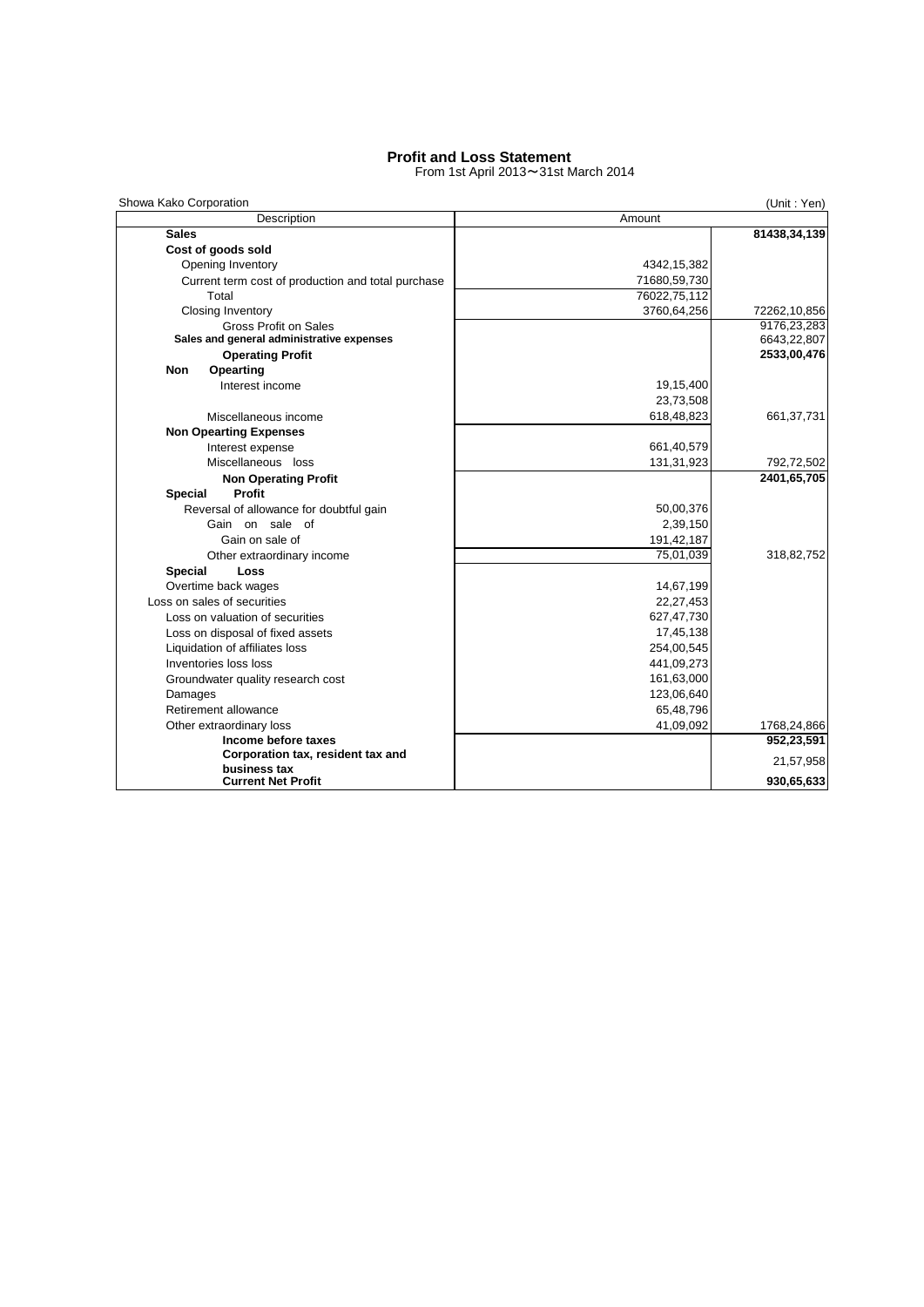## **Statement of share holder'equity**

#### **From 1st April 2013**~**31st March 2014**

## **Showa Kako Corporation**

|                                                 | Owner's capital |                                 |                      |           |                            |                    |                                  |               |                              |                        |                                 |       |
|-------------------------------------------------|-----------------|---------------------------------|----------------------|-----------|----------------------------|--------------------|----------------------------------|---------------|------------------------------|------------------------|---------------------------------|-------|
|                                                 |                 | Capital surplus Capital surplus |                      |           | <b>Accumulated surplus</b> |                    |                                  |               |                              | <b>Net-assets</b>      |                                 |       |
|                                                 | Capital         |                                 | Capital              | Other     | Capital surplus            | Earned             | Other accumulated surpluses      |               | Accumulated<br>surplus total | Company's own<br>stock | <b>Owner's capital</b><br>total | total |
|                                                 |                 | reserve                         | capital<br>surpluses | sum total | surplus<br>reserve         | General<br>reserve | Earned surplus<br>C/F(next term) |               |                              |                        |                                 |       |
| <b>First half balance</b>                       | 1000,00,000     | 4,05,993                        | 8,00,000             | 12,05,993 | 252,00,000                 | 5000,00,000        | 1607,01,585                      | 6859,01,585   | △ 29,87,500                  | 7841,20,078            | 7841,20,078                     |       |
| <b>Current term</b><br>fluctuating amount       |                 |                                 |                      |           |                            |                    | △ 1402,70,626                    | △ 1402,70,626 | △ 22,50,000                  |                        | ∆ 1425,20,626 ∆ 1425,20,626     |       |
| Current term net profit                         |                 |                                 |                      |           |                            |                    | 930,65,633                       | 930,65,633    |                              | 930,65,633             | 930,65,633                      |       |
| <b>Current term total</b><br>fluctuating amount |                 |                                 |                      |           |                            |                    | △472,04,993                      | △ 472,04,993  | △ 22,50,000                  | △ 494,54,993           | △ 494,54,993                    |       |
| <b>Current term end</b><br>balance              | 1000,00,000     | 4,05,993                        | 8,00,000             | 12,05,993 | 252,00,000                 | 5000,00,000        | 1134,96,592                      | 6386,96,592   | △ 52,37,500                  | 7346,65,085            | 7346,65,085                     |       |

(Note) Regarding the changes in the retained earnings due to merger of Sanwa oil Engineering Co., Ltd. there is change in amount of △140,270,626.